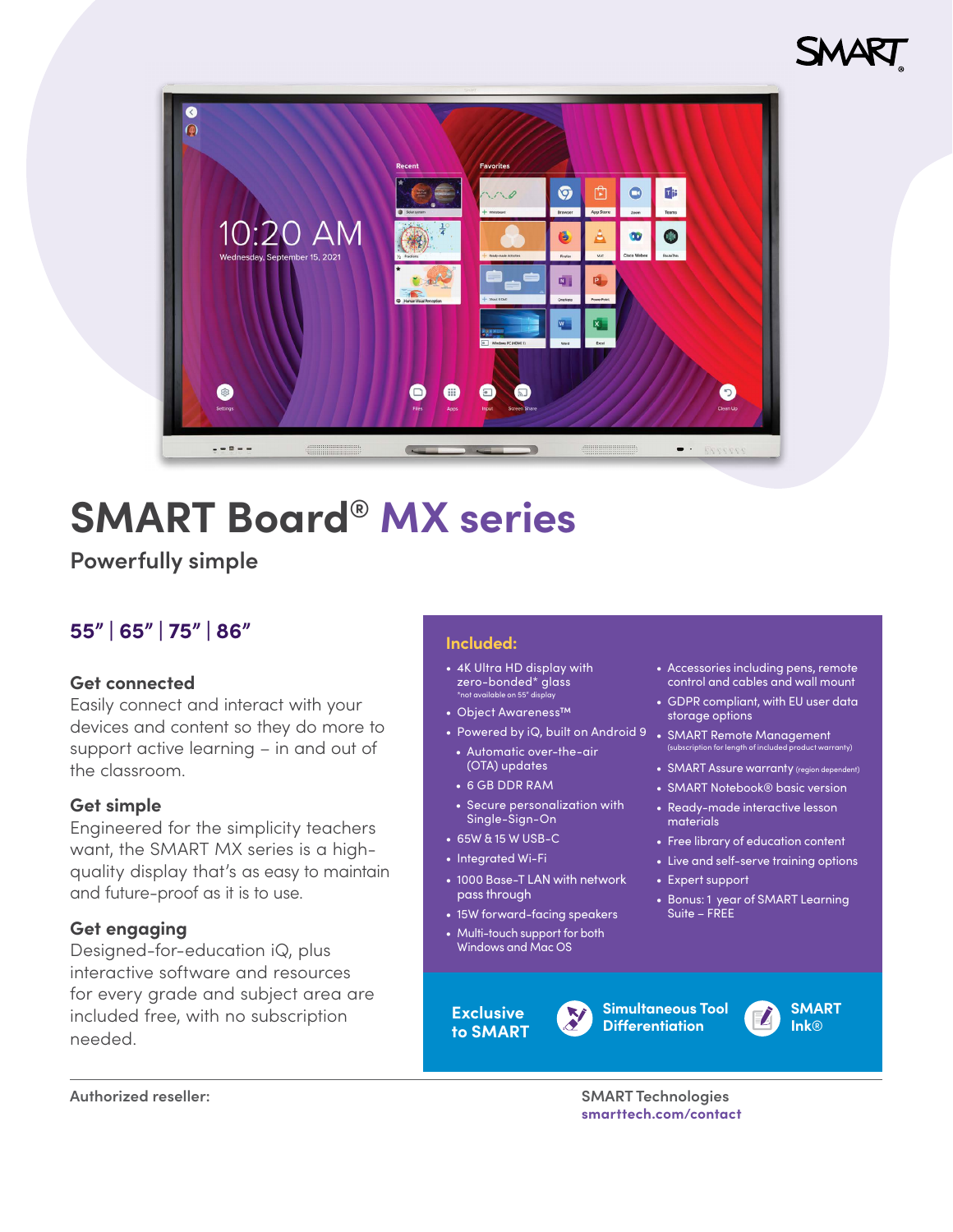

Accelerated life testing



Regulatory and environmental certifications

SMART Assure warranty

## **Built to last**

The SMART Board MX series meets world-leading standards for quality, safety, environmental and regulatory compliance, using third-party verification, and is backed by technical support services and SMART Assure warranty (region dependent). It also comes with a subscription to SMART Remote Management software.\*

## **Get connected**

Seamlessly connect your classroom technology and infrastructure with a SMART Board interactive display. Bring together your student devices, computers and peripherals, digital tools and content, so they're used to their fullest potential



## **Get simple**

SMART's exclusive walk-up-and-use touch and ink experiences help teachers use their displays more easily, more effectively and more often. This means lower training costs and fewer support calls from teachers. SMART displays are also easy to maintain and future-proof, so you get long-term value out of your investment.



## **Get engaging**

The SMART MX series comes with a free, always-growing set of teaching tools and resources for student engagement, including award-winning software. All included with no subscription required.



### **Better touch and ink experiences**

With **20 unique points of touch** on iQ and on Windows® and Mac® computers, **Simultaneous Tool Differentiation** lets multiple users write, erase, move and gesture at the same time without toolbars or menu selection. **Object Awareness** detects touch, pens and palms automatically. **SMART Ink** desktop software lets teachers write into and over web browsers, applications and files, including PDFs and Microsoft Office® files.



### **Easier to maintain**

We put in the effort, so you don't have to. The SMART MX display works out of the box, **updates automatically over-the-air**, and can be easily managed at scale with **SMART Remote Management** software\*. Backed by **SMART Assure warranty** (region dependent), which includes expert technical support, advanced hardware replacement with twoway shipping, and onsite RMA support.



### **Sign in and personalize**

Sign into the display with a Google or Microsoft account for secure access to files and cloud storage, and easy access to apps, favorites, bookmarks and custom widgets. Cloud storage travels with the teacher when they sign into any SMART display with iQ, anywhere.

### **Education tools, templates and resources**

With built-in iQ, enhance lessons on the fly with ready-made whiteboard templates, popular graphic organizers, interactive activities, digital manipulatives and widgets like spinners, timers and clocks – all designed for the classroom.

### **Create and deliver rich interactive lessons**



Free SMART Notebook basic version enables teachers to create, edit and deliver interactive, engaging lessons optimized for the SMART Board MX display.

### **Free content library for teachers**

Access the SMART Exchange , a library of thousands of free games, activities and lesson plans. Search by subject, grade and education standards.

\* Subscription for the length of included product warranty term \*\* zero-bonded glass not available on 55" size display

## **Seamless embedded experience - powered by iQ**

**There's nothing else like an iQ-powered interactive display.** iQ is an integrated K-12 Android-based experience; **a platform purposedesigned for education.** SMART displays with iQ put teachers' **personalized tools, content, OneDrive™ and Google Drive™ files** right where they need them, and connect student devices for meaningful engagement, interaction and collaboration. **iQ** is designed to be easier and more powerful for teachers to use, **saving clicks at every point in a lesson.** That means it saves teachers time and focus as they use the whiteboard's education tools, templates and activities, interact with student devices, browse the web and bring together their content.

**Automatic OTA Updates.** With iQ, you benefit from SMART's continual in-house feature development, based on feedback from teachers and education leaders. All iQ-powered displays are regularly updated with new features, through automatic OTA (over-the-air) updates. Plus, MX series displays also support future OS updates - all ensuring your technology investment continues to meet the evolving needs of your teachers and classrooms.

\* Subscription for the length of included product warranty term



### Windows and Mac OS experience

Enjoy the full SMART Board experience on any connected Windows or Mac computer. Get 20 points of precise interaction, and natural, intuitive touch and ink, with SMART Ink, Object Awareness and Simultaneous Tool Differentiation across web browsers and applications.

### **Chrome OS experience**

When connected to a Chrome OS device, teachers can access the Google Play Store and their apps at the display, and interact with content. Enjoy simultaneous touch points, digital ink, automatic pen recognition, touch, and erase in supported Chrome OS applications.



### **Bigger, better video conferencing**

The SMART Board MX series works with UVC webcams, Zoom, Microsoft Teams™ and Google Meet™. Enhance shared screen content with tools like digital ink that help communicate ideas and focus student attention.

**Interact with every input** Plug in multiple computers and video inputs, then switch between them easily and intelligently with live input preview. Write and use widgets likes spinners, timers and clocks over any input for even more interactive learning. Plus, easily connect any device to the 65-watt (rear) or 15-watt (front) USB-C port for video, audio, touch, data and charging with one one cord.

### **Connect student devices for active learning**

Students share screens and send ideas to the display with native, browser-based and app-based screen sharing. The **SMART Mirror app** for Windows and Mac OS enables screen sharing without prior network configuration and includes touchback support. Plus, **share live whiteboards and lessons** with two-way annotation to students' devices. Works both in and out of the classroom through any Internet browser, no login required.